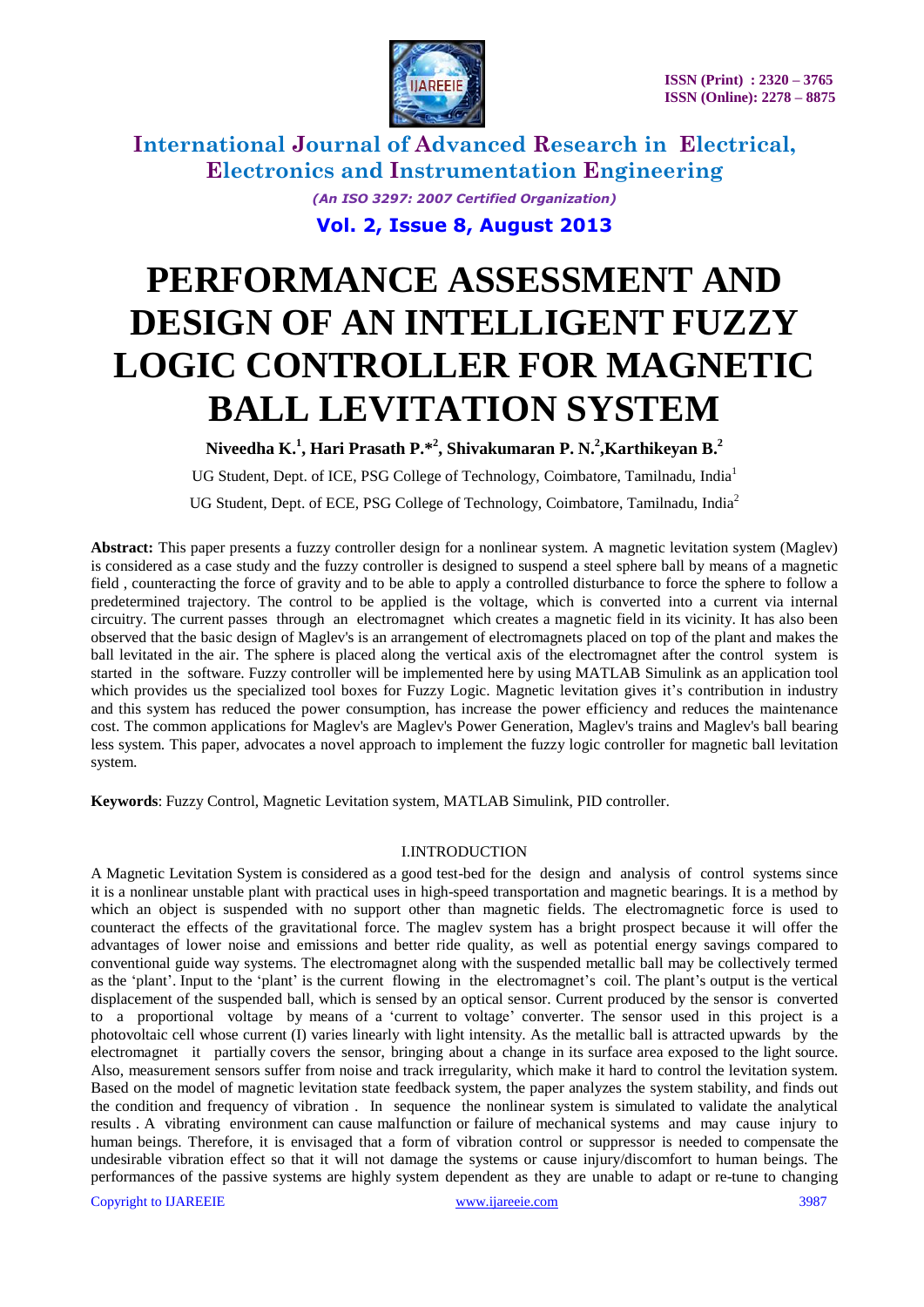

*(An ISO 3297: 2007 Certified Organization)*

### **Vol. 2, Issue 8, August 2013**

structural characteristics over time. The idea of active control is that desirable performance characteristics can be achieved through cooperating sensors, actuators and control techniques within mechanical structures. Recently active vibration isolation with various control methods and actuators technology has become a popular topic in vibration control and applied on many systems such as suspension system, precision machine platform, building structures, etc. Here we have used different controller schemes like PID, tuned Fuzzy control in the active control mode to suppress vibration. A Real-Time System responds in a (timely) predictable way when an unpredictable external stimuli arrives. In short, a Real-Time System has to fulfill under extreme load conditions

• Timeliness: meet deadlines, it is required that the application has to finish certain tasks within the time boundaries it has to respect.

Simultaneity or simultaneous processing: more than one event may happen simultaneously, all deadlines should be met.

- Predictability: the real-time system has to react to all possible events in a predictable way.
- Dependability or trustworthiness: it is necessary that the real-time system environment can rely on it.



Fig.1 Sketch of Magnetic Levitation System

#### II.SYSTEM MODELING

#### (A) MAGNETIC LEVITATION SYSTEM

In this paper we have assumed the Magnetic Levitation System (Fig.2) consists of two subsystems: a) a mechanical subsystem and b) an electrical subsystem. In addition to this we have also taken into account the velocity attained by the object.



Fig.2 Sketch of Magnetic levitation system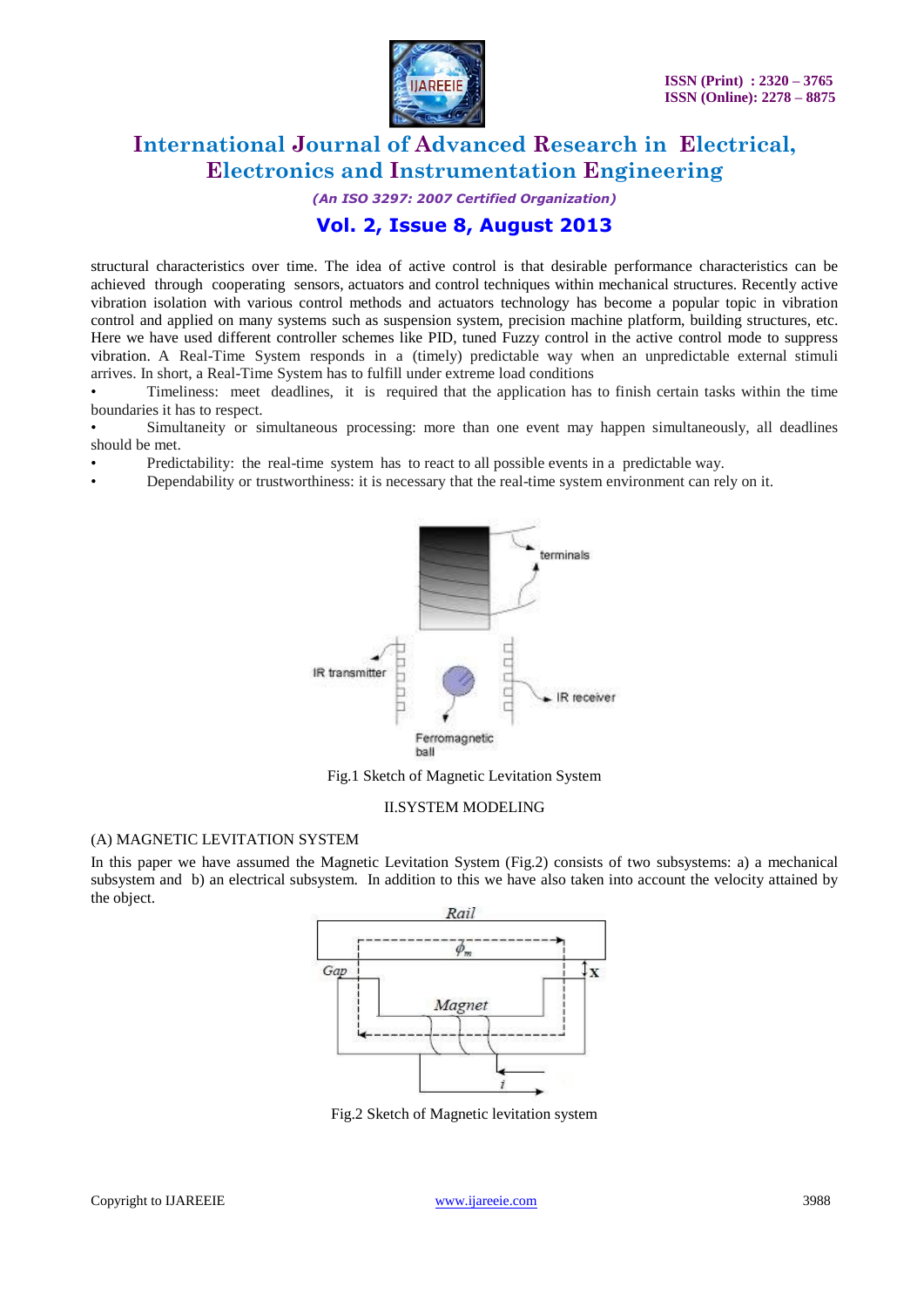

*(An ISO 3297: 2007 Certified Organization)* **Vol. 2, Issue 8, August 2013**



Fig.3 Practical View of Magnetic Levitation

Transfer Function The transfer function of the system shows the relationship between the input and output to the system. Here current

" i" is the input and the position of the object

" x " is the output. Let us consider the following equation

$$
m\frac{dv}{dt} = mg - F_{\rm em} \tag{1}
$$

$$
m\frac{dv}{dt} = mg - c\left(\frac{i}{x}\right)^2\tag{2}
$$

Taking Laplace transform for the above equation and rearranging the terms, we get

$$
\left[\left(\frac{m}{s}\right)s^2 + 1\right]x(s) = \left[\frac{2mg}{c_i}\right]i(s)
$$
\n(3)

$$
\frac{x(s)}{i(s)} = \frac{2mg}{Ci\left[\left(\frac{m}{c}\right)s^2 + 1\right]}
$$
(4)

The transfer function of magnetic levitation system (i.e. equation 4) is modified to vibrational controller, thus parameters are taken into this form to obtain the transfer function

#### III.PID CONTROL

A proportional-Integral-Derivative controller (PID controller) is a generic control loop feedback mechanism that is widely used in industrial control systems. It attempts to correct the error between a measured process variable and a desired set point by calculating and then implementing a corrective action. The PID controller involves three separate parameters; the Proportional, the Integral and Derivative values, and is accordingly sometimes called threeterm control. *P* depends on the *present errors*, *I* on the accumulation of *past* errors, and *D* is a prediction of *future* errors, based on current rate of change.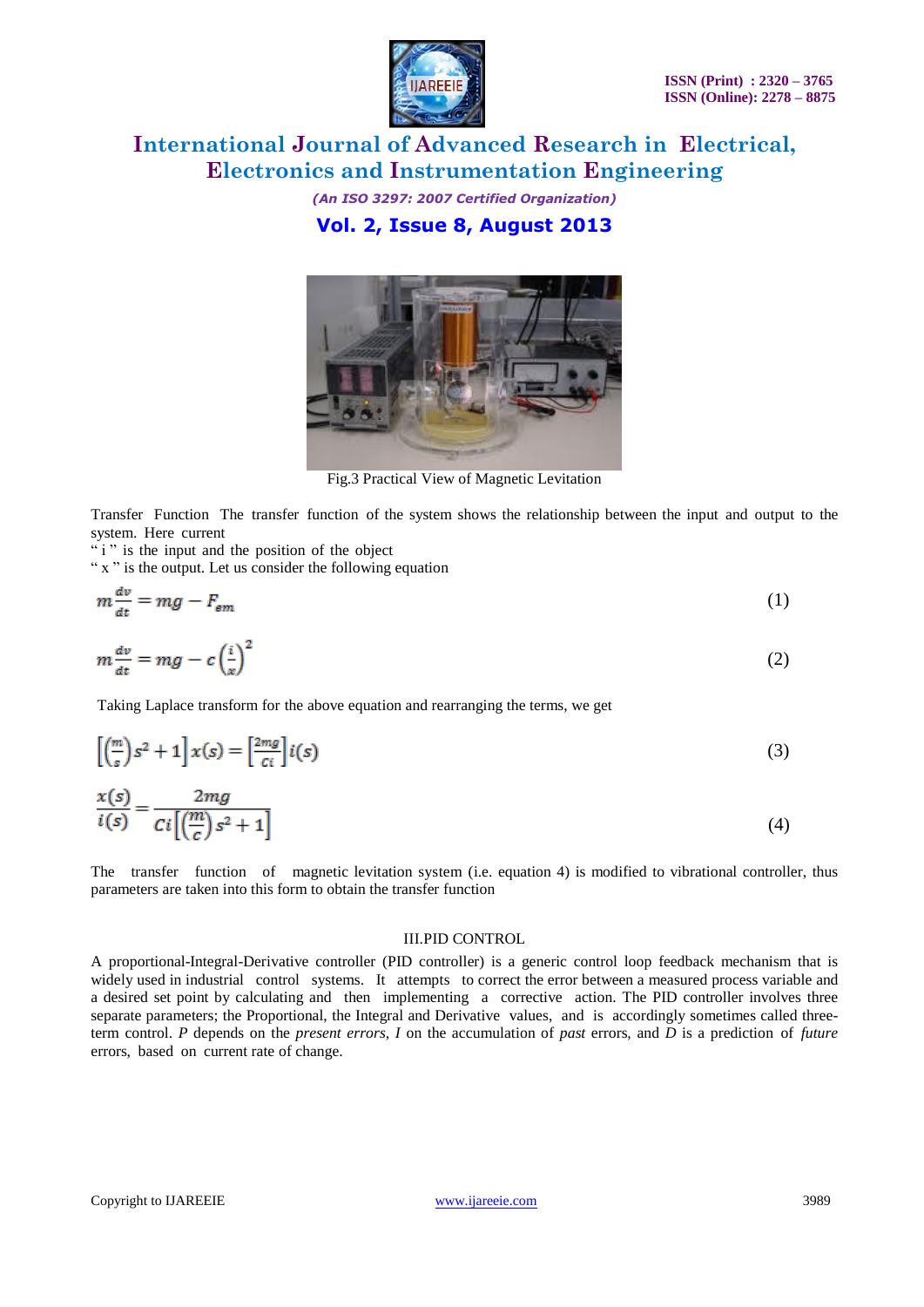

*(An ISO 3297: 2007 Certified Organization)*

# **Vol. 2, Issue 8, August 2013**



Fig. 4 Block Diagram of PID Controller

 $G_c = K_p.e + K_i \int e dt + K_d$ 

Where,

- $G<sub>c</sub>$  control signal
- $K_p$  proportional gain
- $K_i$  integral gain

 $K_d$  - derivative Gain

e - Error ; de/dt - derivative error

The sum of these three actions is collectively termed as PID control. By "tuning" the 'proportional', 'Integral' and derivative' gains, the PID controller can be made to provide control action in accordance with specific process requirements. The proportional gain is precisely adjusted to achieve minimum rise time. However, increasing  $K_p$ makes the transient response worse by introducing large overshoots.  $K_i$  is varied to reduce the steady-state errors and finally  $K_d$  is adjusted to improve unwanted overshoots and to decrease the system's settling time.

#### A) PID TUNING

PID tuning is required and used to tune the parameters of the controller which is said to be  $K_p K_i K_d$  values ie., tuning parameters. Zeigler Nichols method is used to tune a parameter value which is a closed loop method.

#### ZEIGLER NICHOLS METHOD

This method targets plants that can be rendered unstable under proportional control. The steps for tuning a PID controller are as follows: Using only proportional feedback control:

1. Reducing the integrator and derivative gains to 0.

2. Increasing  $K_p$  from 0 to some critical value  $K_p = K_{cr}$  at which sustained oscillations occur.

3. Note the value  $K_{cr}$  and the corresponding period of sustained oscillation,  $P_{cr}$  The controller gains are now specified as in Table

Table 1 PID Controller Parameters

| $\Gamma$ ype | n<br>-ANP | ry.   |        |
|--------------|-----------|-------|--------|
|              | $\sim$    | 64. آ | $\sim$ |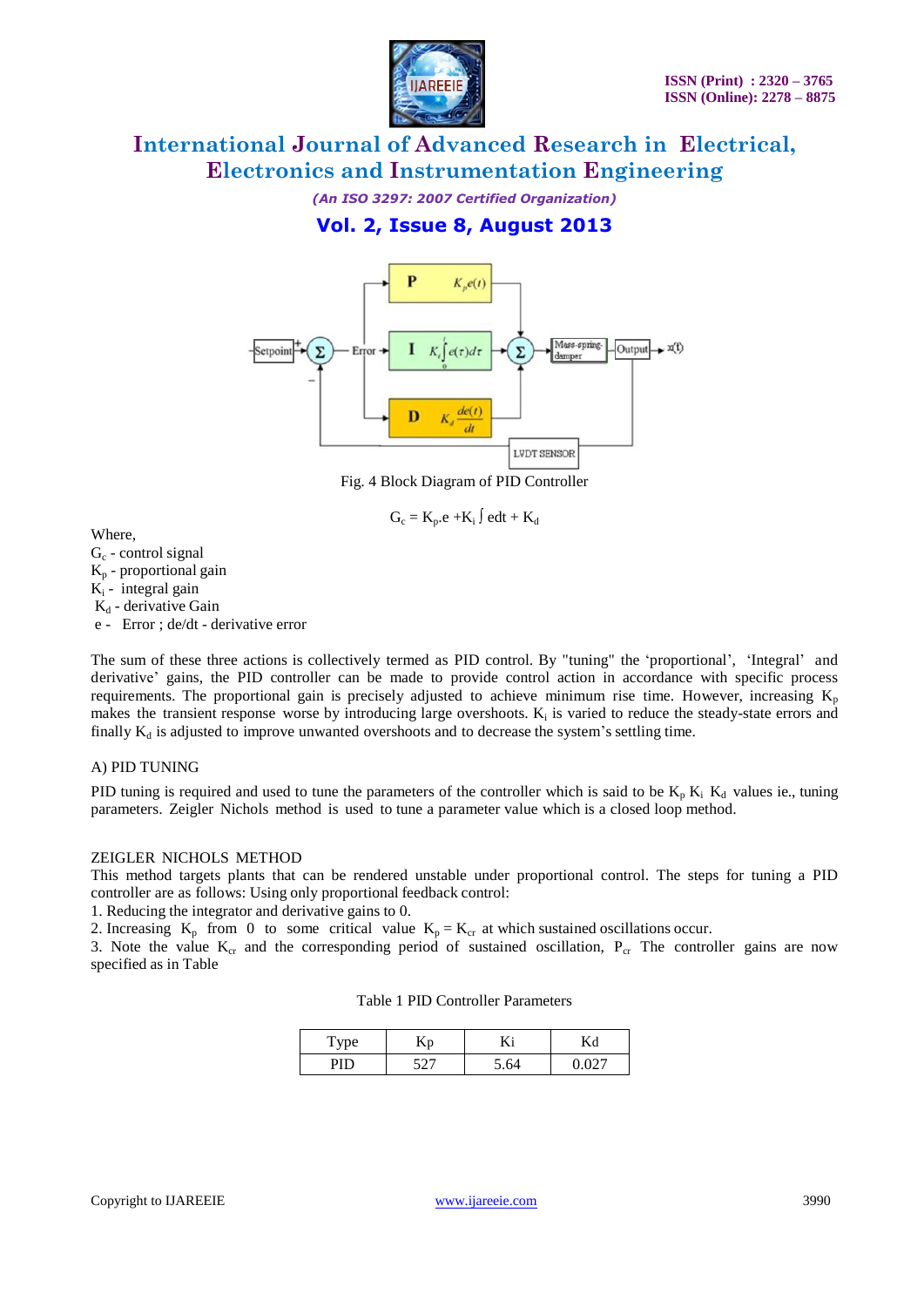

*(An ISO 3297: 2007 Certified Organization)*



#### B) SIMULATION OF PID CONTROLLER



Fig. 7 Simulation result for Velocity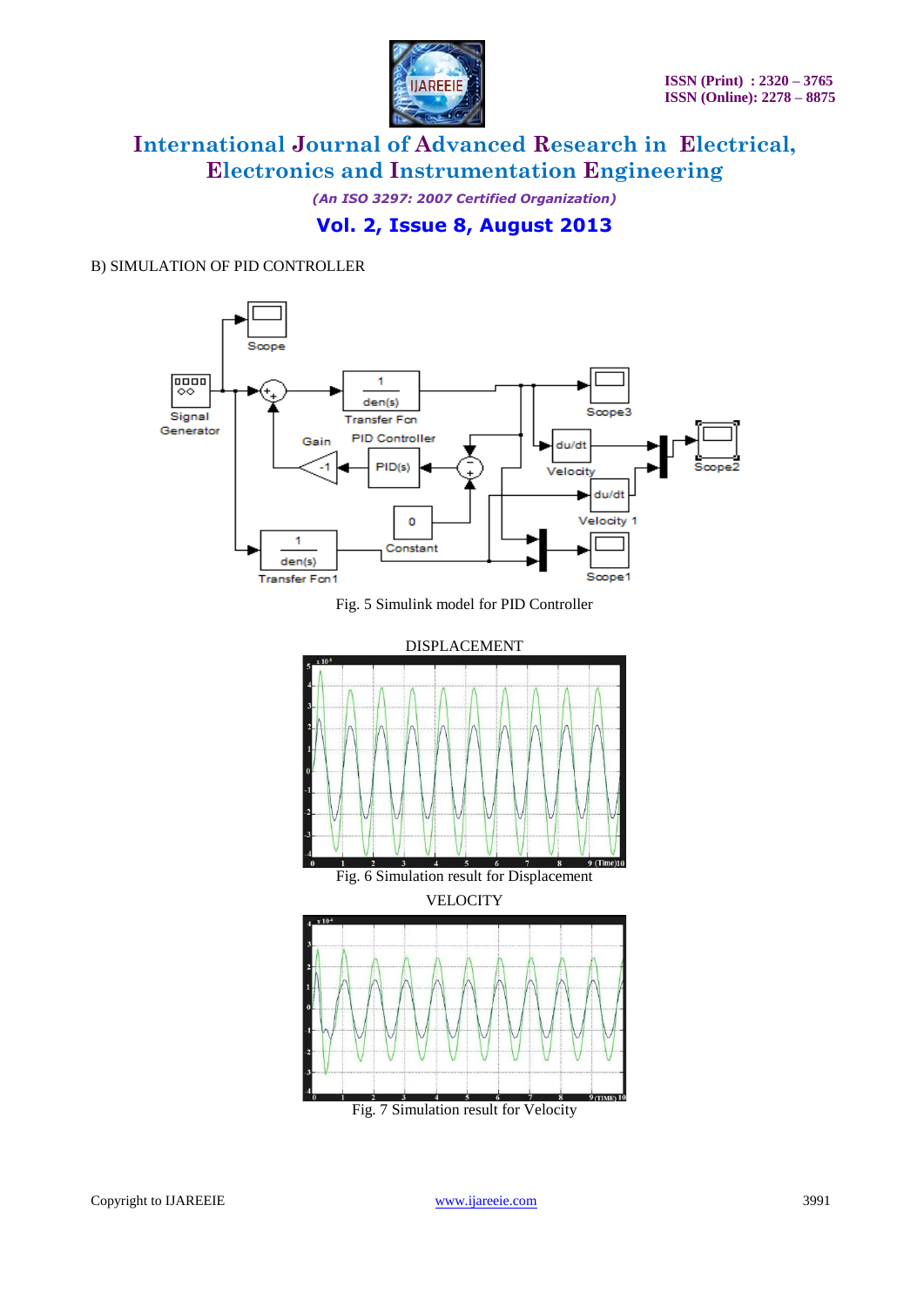

*(An ISO 3297: 2007 Certified Organization)*

### **Vol. 2, Issue 8, August 2013**

#### IV.FUZZY CONTROLLER

A fuzzy control system can be considered as a real time expert system, which performs the control tasks in a human-like way and also can technically deal with the approximated information to control systems that have uncertain characteristics. Due to the effect of electromagnet, levitation system is unstable. So, it is difficult to control the levitation using simple PID controller. Because the parameters of the conventional PID controller are fixed during control, it cannot respond in various situations. For this reason, the PID turning method is not suitable with the levitation system. Specially, fuzzy logic is useful to find optimum adjustments of the controller. Moreover, the fuzzy controller can improve the stability of the levitation system. To apply the fuzzy logic controller to the magnetic levitation, certain properties of the system are exploited so that the design of the controller can be made easier. The system under control is described in terms of some linguistic variables.



Fig. 8 Membership function

| Variation in command<br>$(\Delta u)$ |             | Change in Error (c) |           |           |
|--------------------------------------|-------------|---------------------|-----------|-----------|
|                                      |             | <b>PS</b>           | N         | <b>ZE</b> |
| Error(e)                             | <b>MP</b>   | <b>MP</b>           | B         | <b>MP</b> |
|                                      | <b>ZERO</b> | <b>MN</b>           | N         | Z         |
|                                      | <b>MN</b>   | Z                   | N         | P         |
|                                      | P           | P                   | Z         | N         |
|                                      | N           | N                   | <b>MP</b> | MN        |

Fig. 9 Rule Frame of fuzzy controller

The FLC has two inputs which are error and change of error with output being the change of voltage. The control tasks are performed by using some rules set forth in a rule base. The inference rule used is fuzzy inference scheme. It takes three steps to design a fuzzy controller: fuzzification, inference rules and defuzzification. In the first step, the values obtained from a sensor are transformed into values of the corresponding linguistic variable. The second step performs the fuzzy inference, giving the linguistic values of the control variables. In the third step, these linguistic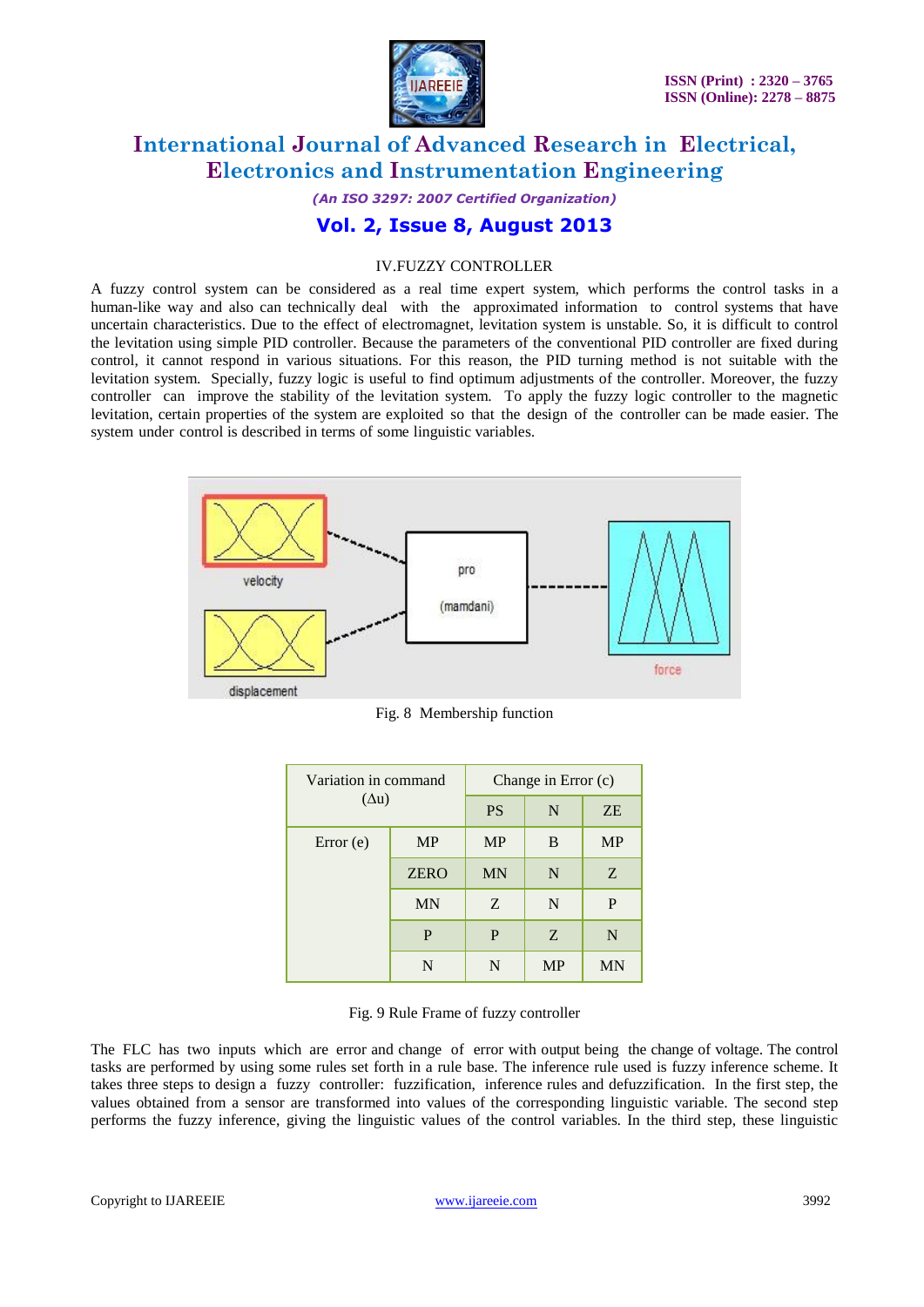

*(An ISO 3297: 2007 Certified Organization)*

# **Vol. 2, Issue 8, August 2013**

values are transformed to the numerical value of the control variable in order to perform the required task. After executing the three steps, the controller is fine tuned in an iterative way. The air gap deviation fuzzy set has five membership functions and the air gap deviation velocity has five.

Fuzzy Toolbox has Matlab software. The ranges of the inputs and output is [-1 1]. All have 7 membership functions. Increasing the number of membership functions, the rule base becomes bigger with increased calculation time. The use of triangular membership functions which become narrow around zero, results in an accurate control. The linguistic "output" variable is the voltage applied to the magnet related to the dc link voltage. Its fuzzy set has seven membership functions. Memberships of Inputs and Output Fuzzy Controller. The next step after designing the membership functions is to write the rules of the fuzzy controller. These rules are chosen based on knowledge base . Table 1 shows the rules base as a matrix

#### A) MATLAB SIMULATION USING FUZZY LOGIC CONTROLLER



Fig. 10 Simulation for Fuzzy Controller

#### B) MEMBERSHIP FUNCTIONS OF FUZZY INPUT MEMBERSHIP FUNCTIONS

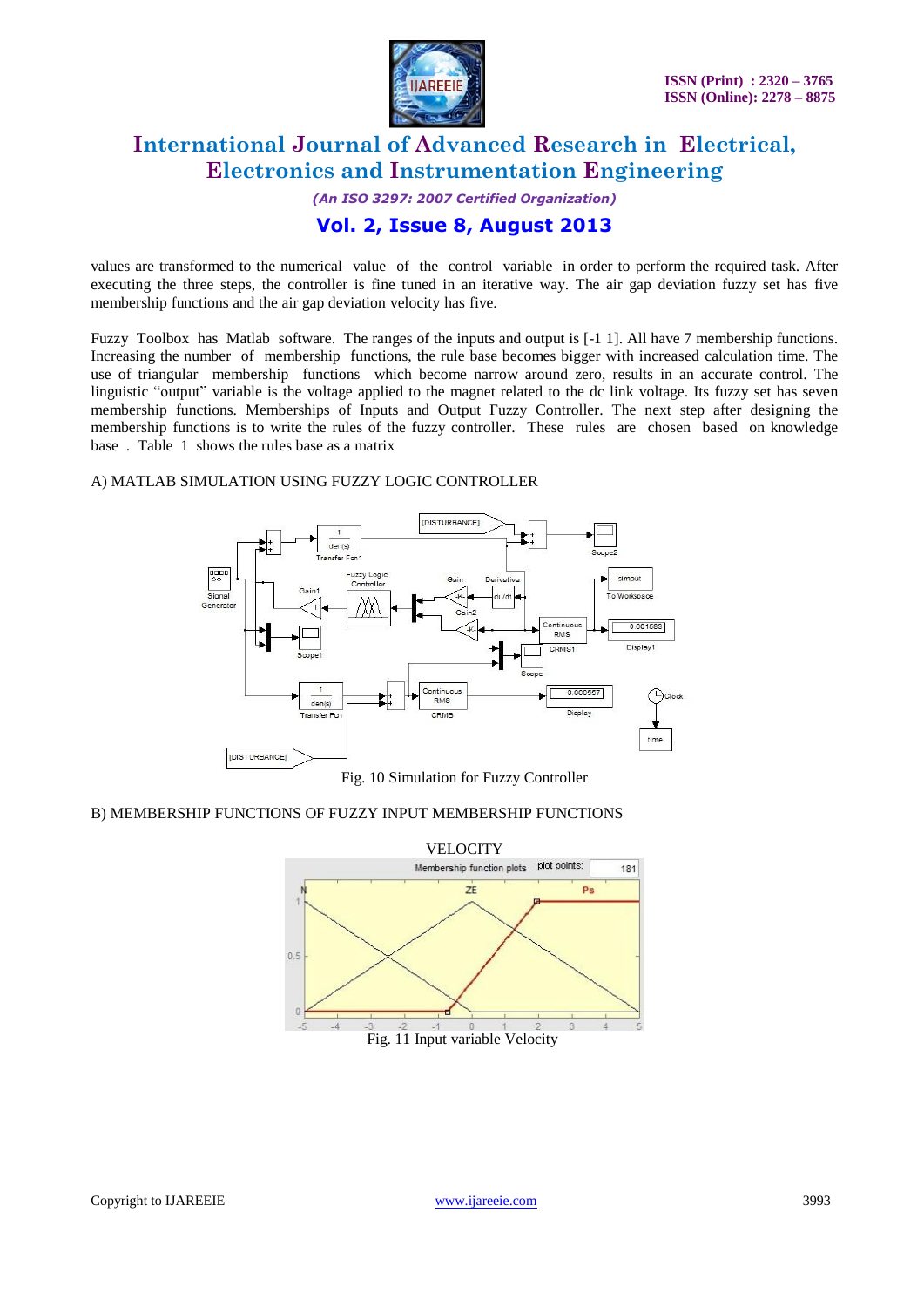

*(An ISO 3297: 2007 Certified Organization)*

### **Vol. 2, Issue 8, August 2013**

#### DISPLACEMENT



Fig. 12 Input variable displacement

#### OUTPUT MEMBERSHIP FUNCTION FORCE



#### Fig. 13 Output variable – Force



Fig. 14 Surface Area of Rules